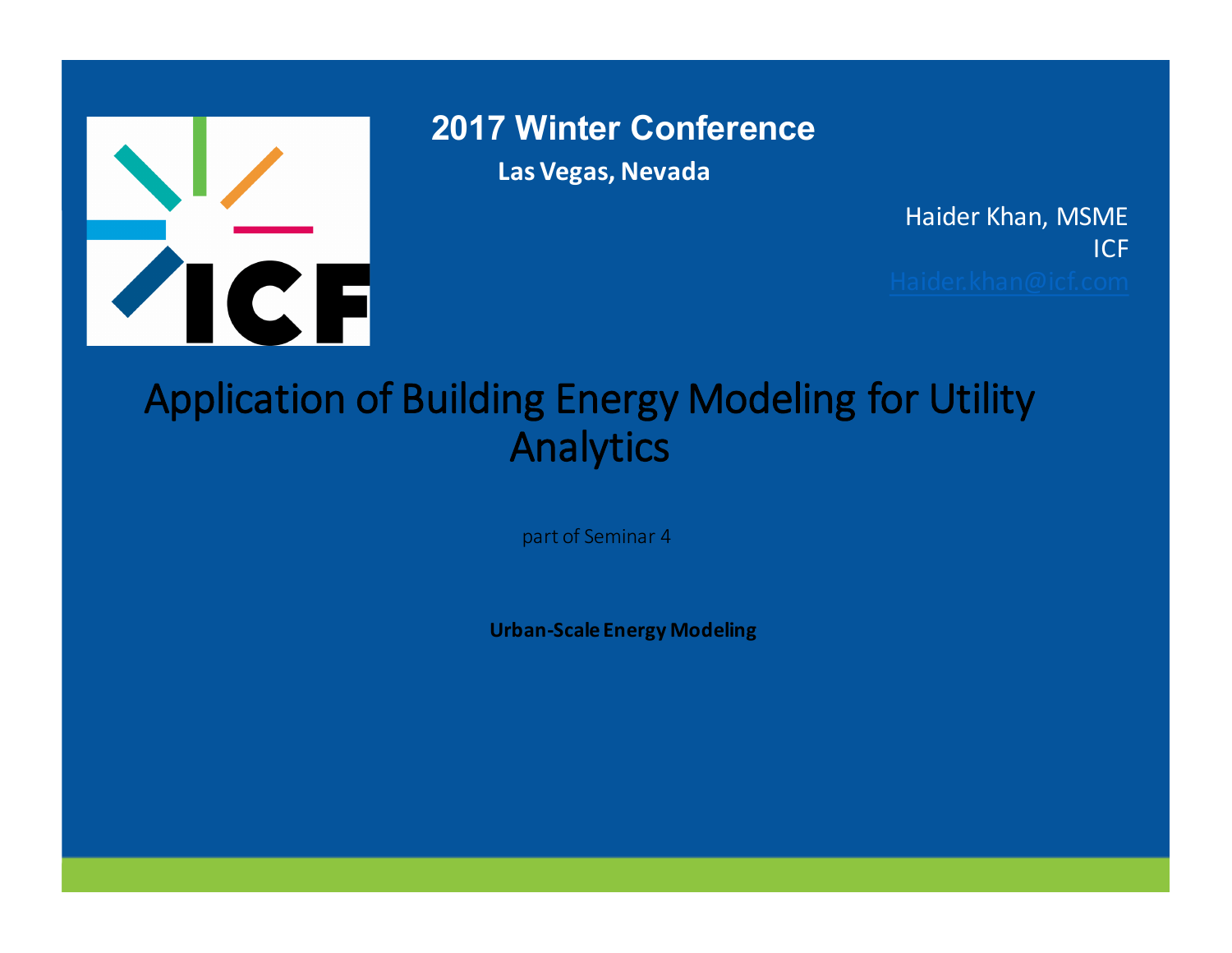### **Learning Objectives**

- **Provide an overview of UBEM techniques and data sources.**
- **Describe how UBEM can be** used to make well-informed **utility planning decisions.**

gistered Provider with The American Institute<br>Intinuing Education Systems. Credit earned<br>Intinuing Education Systems. Credit earned<br>Internation for addressed at the individual buil ASHRAE is a Registered Provider with The American Institute of Architects Continuing Education Systems. Creclit earned on completion of this program will be reported to ASHRAE *Records for AIA members. Certificates of Completion for non-AIA members are available on request.*

This program is registered with the AIA/ASHINAL TOR<br>continuing professional education. As such, it does not This program is registered with the AIA/ASHRAE for include content that may be deemed or construed to be an approval or endorsement by the AIA of any material of construction or any method or manner of handling, using, distributing, or dealing in any material or product. Questions related to specific materials, methods, and services will be addressed at the conclusion of this

presentation.

Awareness of the relationship between microclimate and building energy use

- Optimization by climate zone for energy efficiency of neighborhood building morphology.
	- Recognize significance of analytical problems that can be addressed at urban scale that cannot be well addressed at the individual building level.
- PRESENTED & R Recognize key structural and operating requirements for an urbanscale energy modeling platform.
	- Explain how urban scale models can be created
	- Understand usefulness of building energy benchmark data in an urban context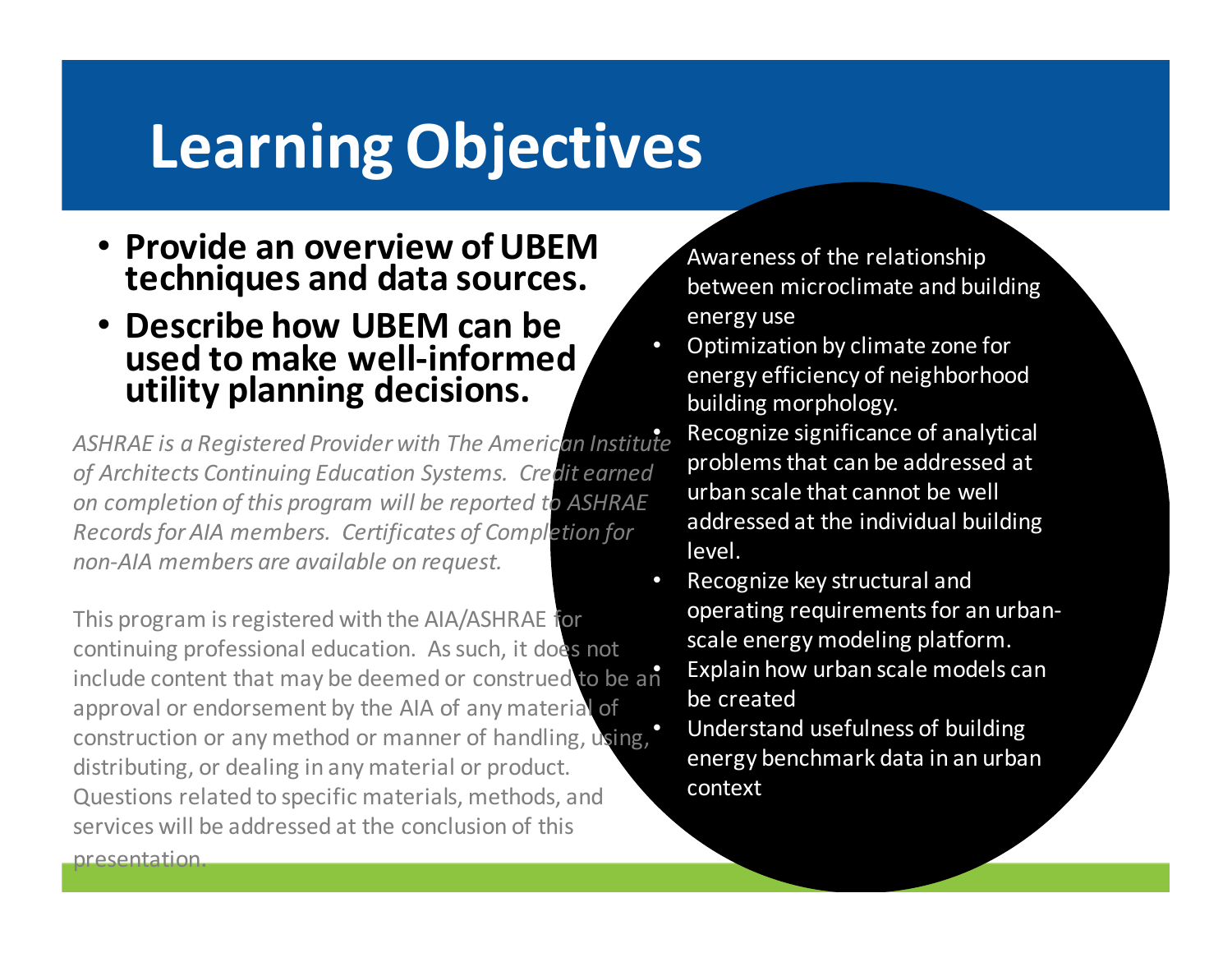# **Outline/Agenda**

- UBEM Techniques
- UBEM Data Sources
- Case Studies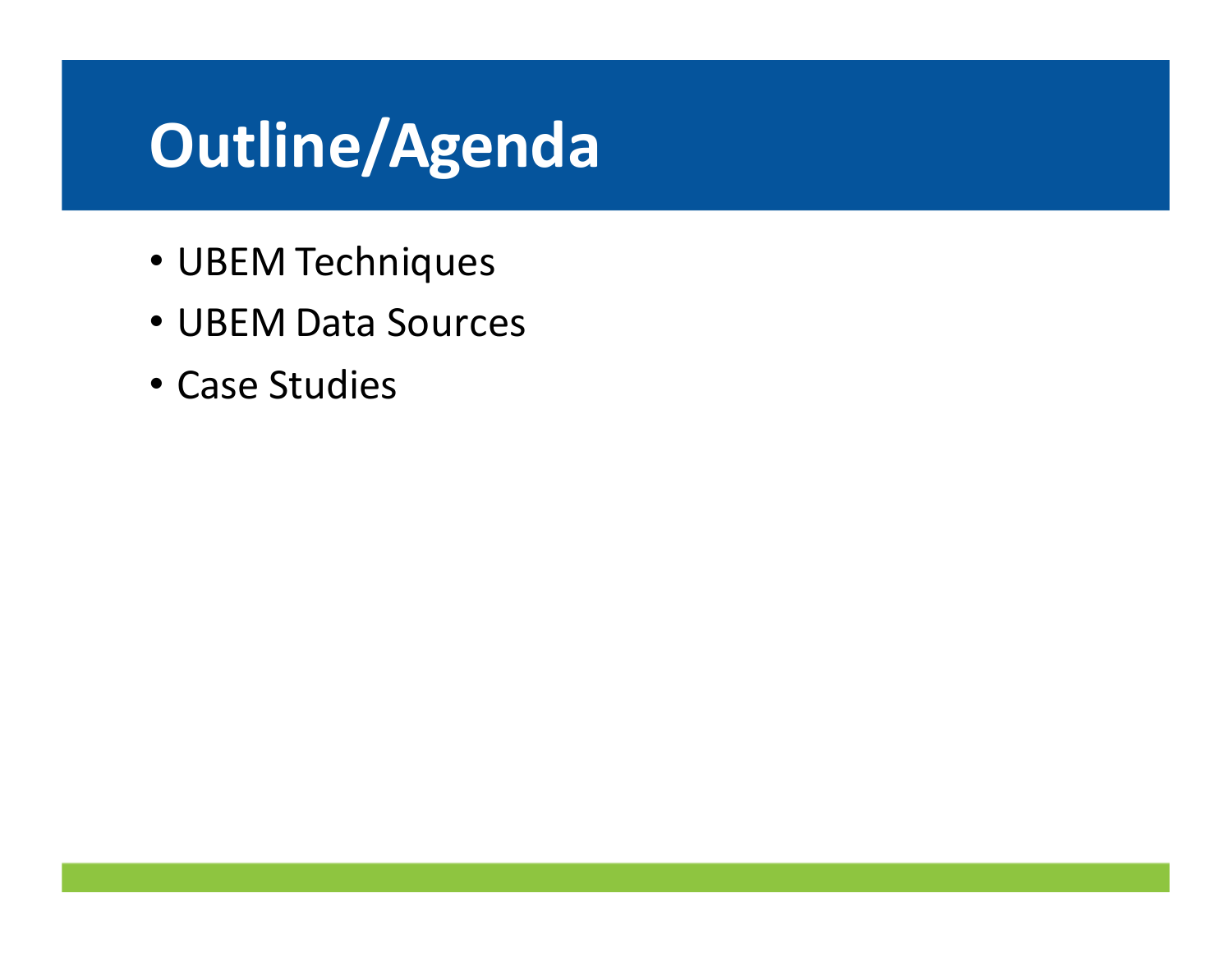## UBEM Techniques

- Utilize Representative Building Models and Building Sharedown
	- Calibrate to the total consumption for each sector for each region
- Model each building in a region individually<br>• Calibrate to utility bill information
	- Calibrate to utility bill information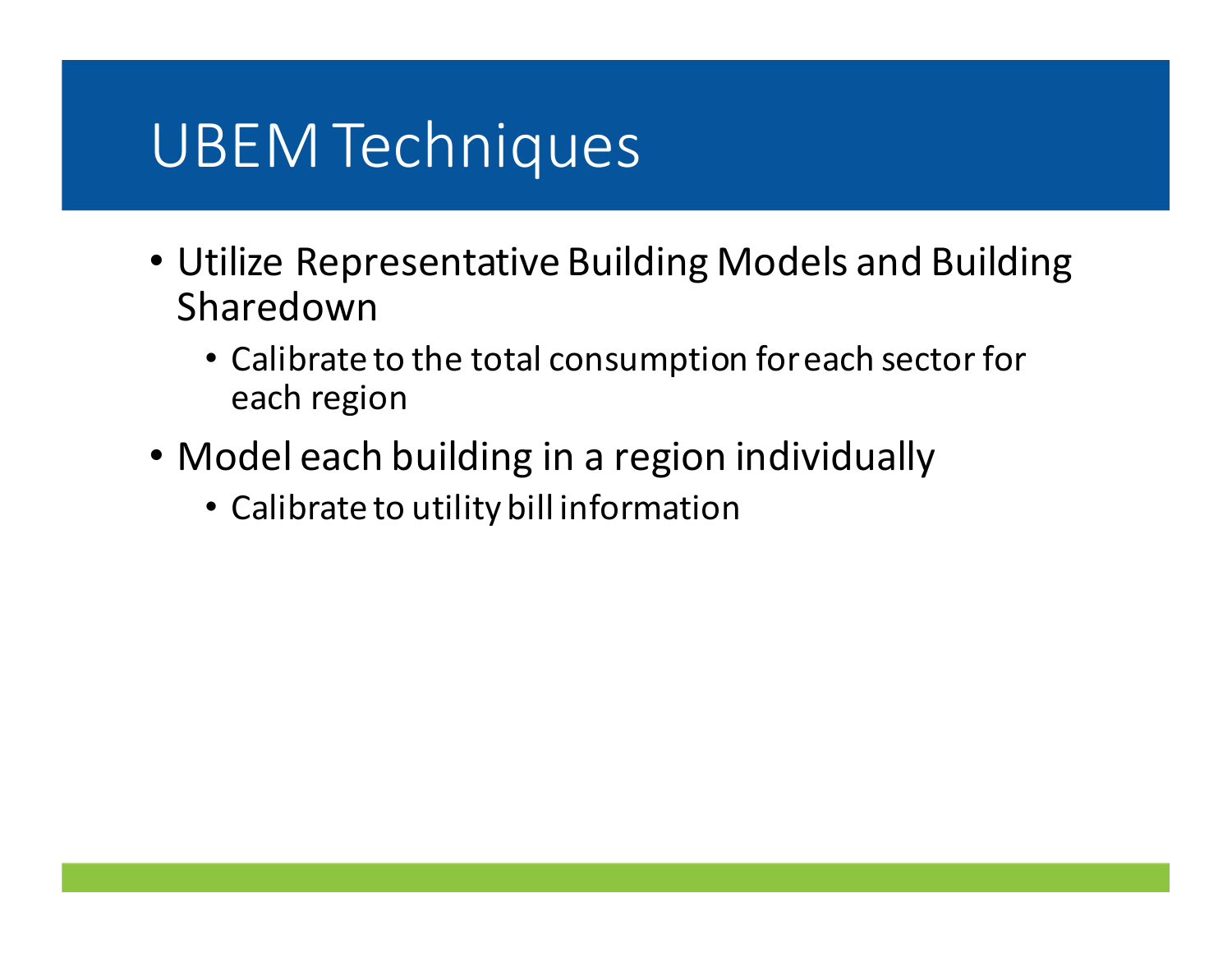### UBEM Data Sources

- NAICS data mapping to representative buildings
- Utility bill data
- Total regional consumption data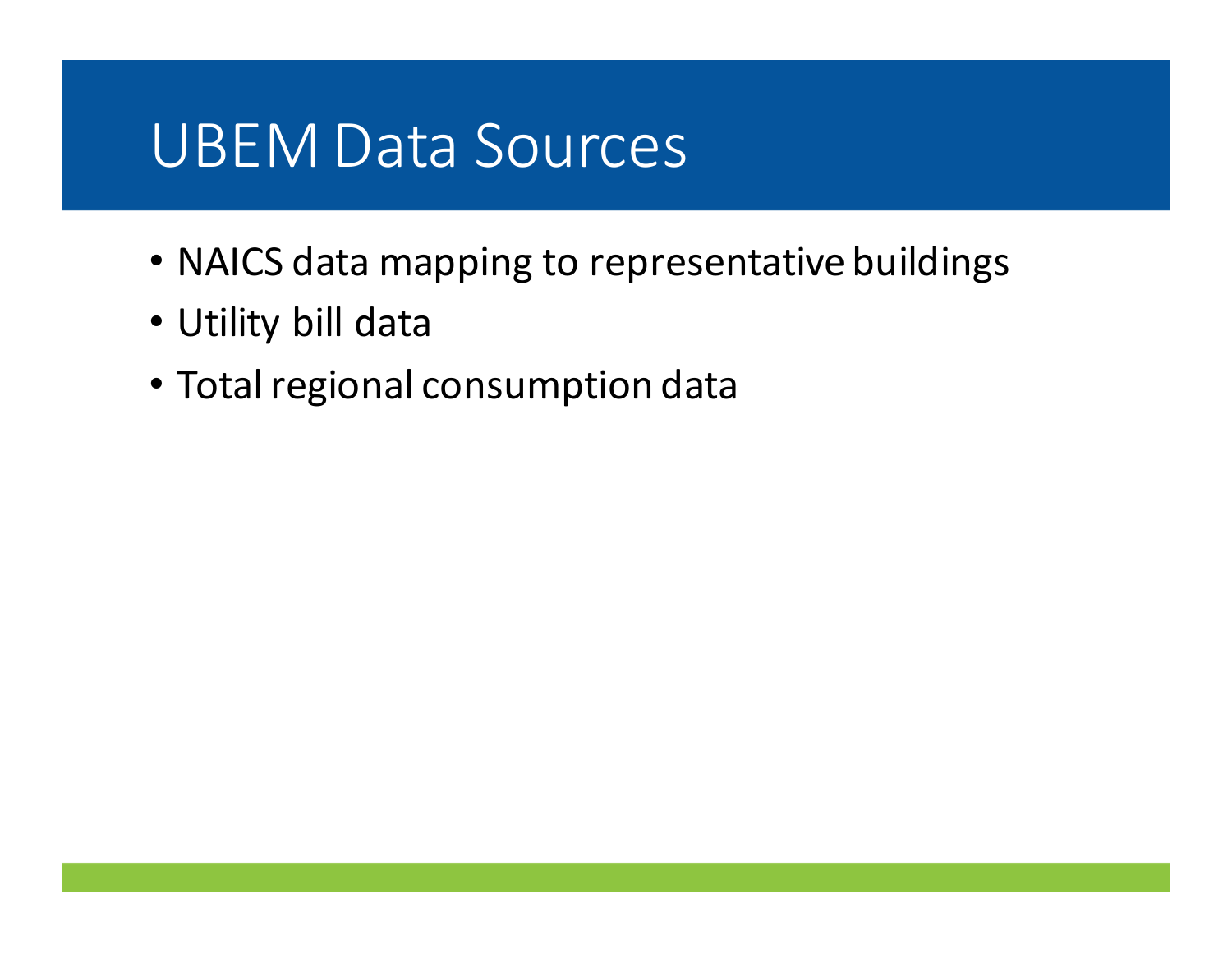## Case Study 1 – Integrated Resource Planning

- Problem: Hourly demand is needed as input to the model as typical constraints are on demand capacity
- Motivation: system costs can significantly increase if the right resources are not considered for capacity planning
- allenge: determination of hourly demand estima<br>ough engineering approaches are not reliable • Challenge: determination of hourly demand estimates through engineering approaches are not reliable
- Approach: depending on the available budget and most accurately determine hourly demand timeline, the appropriate UBEM technique is applied to
- Result: a detailed and defensible approach for IRP planning that takes difficult to quantify interactive effects into account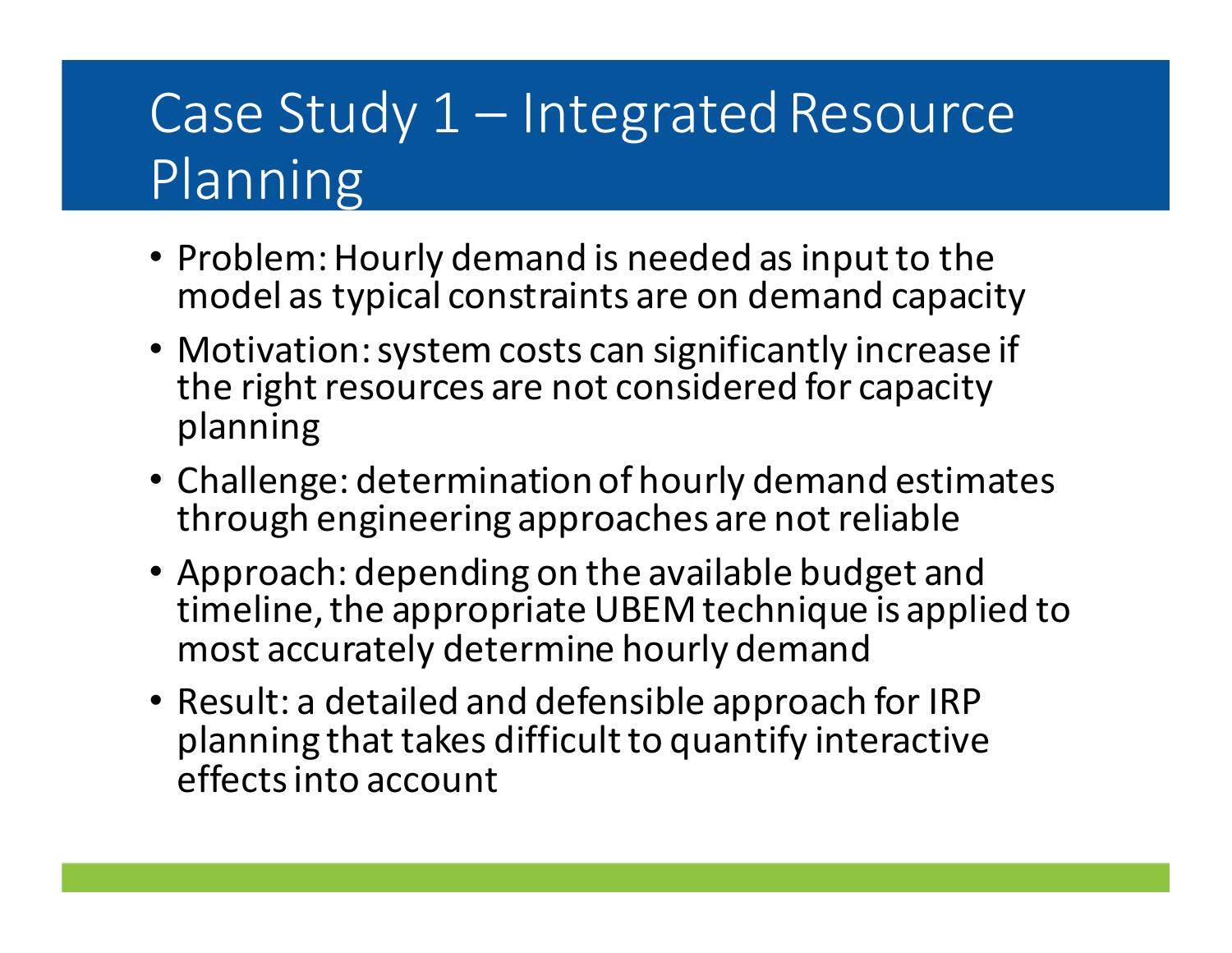### Case Study 2 - Electrification Potential

- Problem: cost of service for electricity is highly variable as compared to other fuels. A 8760 loadshape is needed as the electric systems are dynamic
- TOU rates<br>• Challenge: TOU rates and other demand management • Motivation: comparing electricity to other fuels is difficult unless other advantages such as application of TOU rates
- Privation de la procession de la procession de la procession de la procession de la procession de la processio<br>De la procession de la procession de la procession de la procession de la procession de la procession de la pr strategies require hourly demand estimates
- timeline, the appropriate UBEM technique is applied • Approach: depending on the available budget and
- Result: a detailed and defensible estimate that takes difficult to quantify variable pricing and cost of service into account and is flexible with changes in the system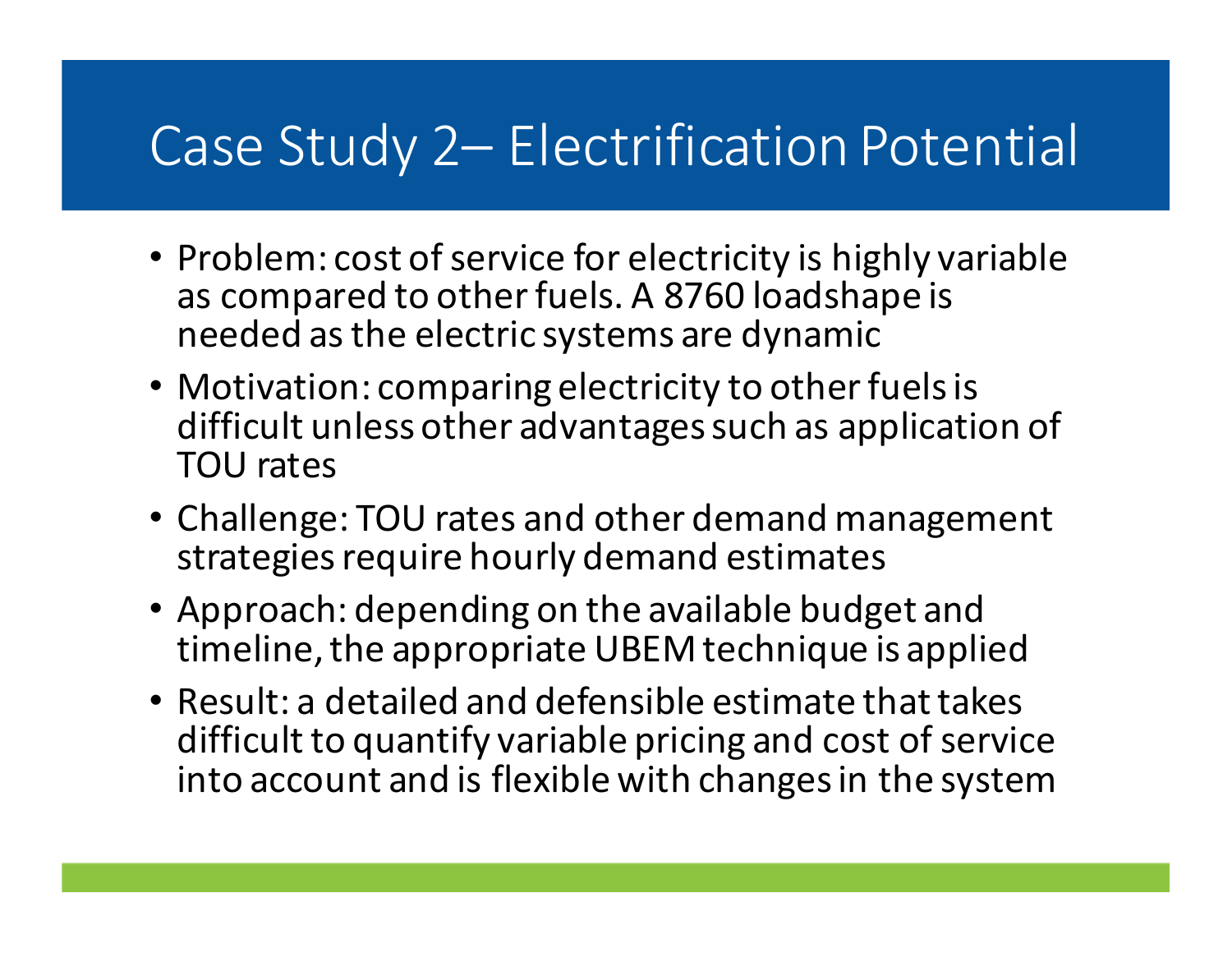### Case Study 3 – DSM Program Implementation Support

- Problem: energy and demand savings estimates are required for claiming DSM program cost effectiveness
- Motivation: estimating accurate demand and energy savings from DSM programs is critical for system planning purposes
- allenge: using engineering estimates or non-BEN<br>proaches could include cascading impacts betwe PRESENTER • Challenge: using engineering estimates or non-BEM approaches could include cascading impacts between measures
- applicant for programs that may have • Approach: BEMs are created and simulated for each interactive/cascading effects
- Result: a detailed and defensible approach that takes difficult to quantify interactive effects into account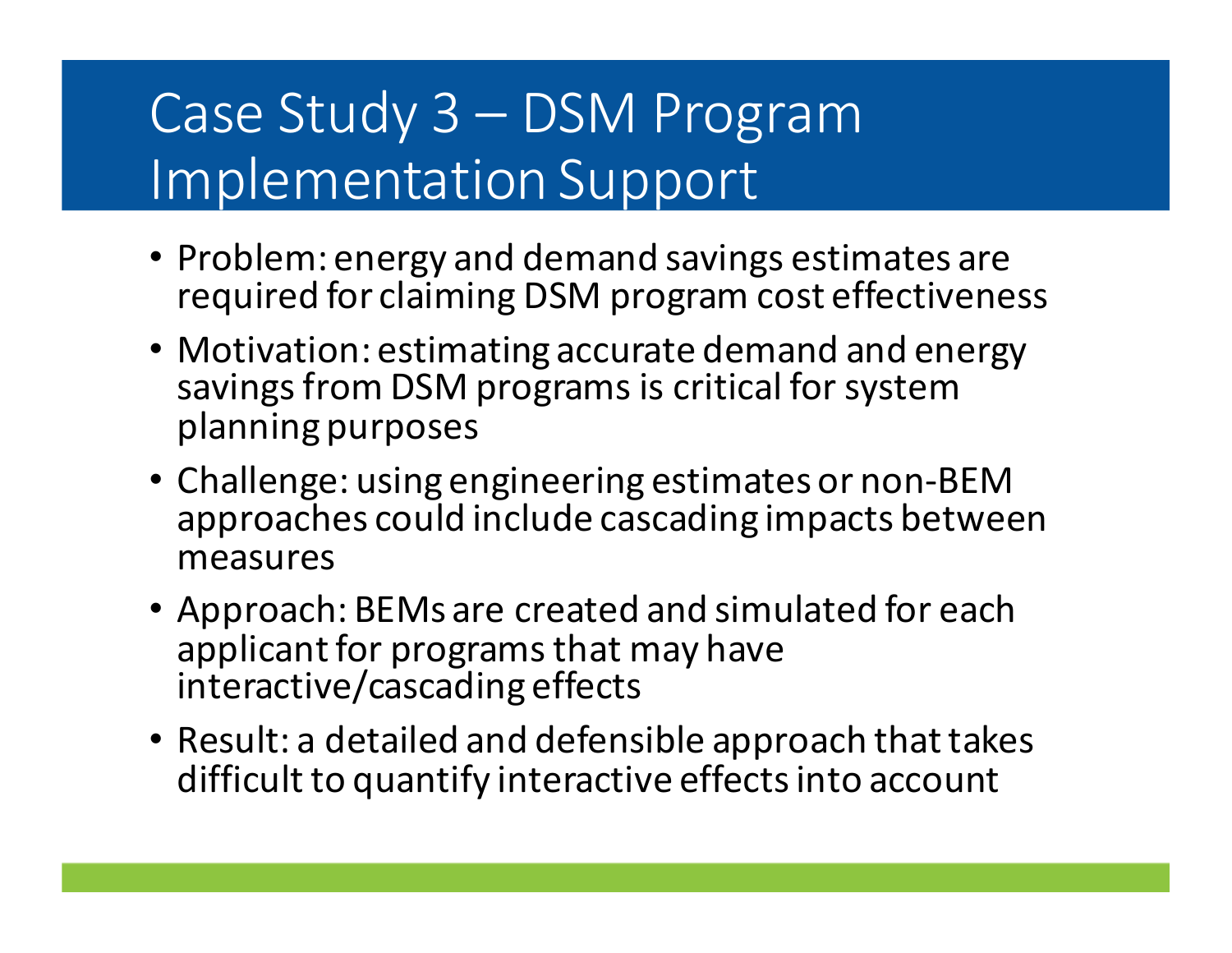#### Case Study 4 – Non Wire Alternatives

- Problem: Hourly demand is needed as typical constraints are on demand capacity
- Motivation: comparing all available DERs consistently requires consideration of the temporal aspects
- Challenge: calculation of hourly demand estimates for<br>all DERs is required all DERs is required
- OILITÉ dVd,<br>Contra de la contra • Approach: depending on the available budget and timeline, the appropriate UBEM technique is applied
- $\overline{\phantom{a}}$ • Result: a detailed and defensible approach that takes difficult to quantify interactive effects of various DERs into account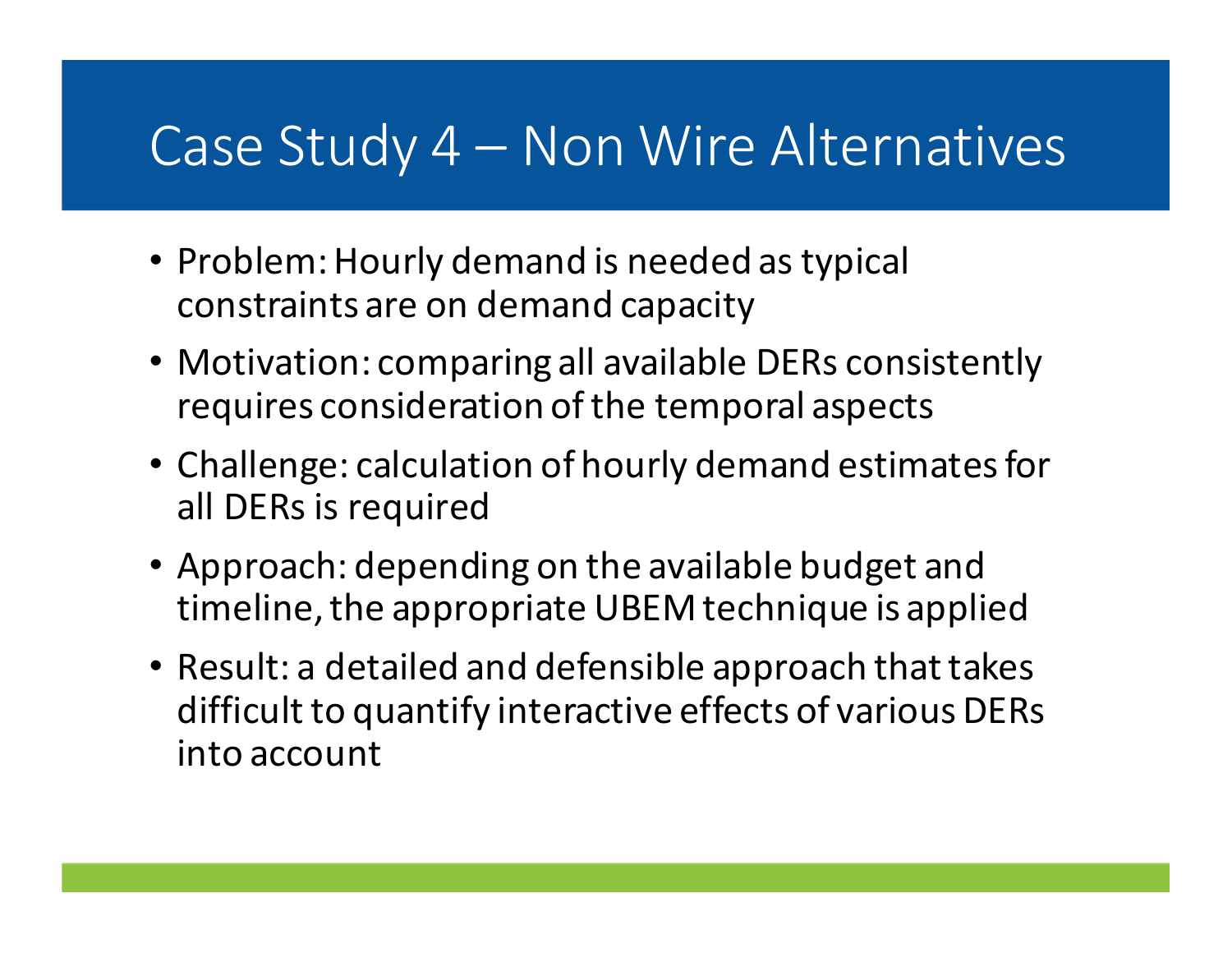### Case Study 5 – EE Policy Development

- Problem: the assessment of policy impact requires a large number of complex scenario analysis
- Motivation: a non-biased, comprehensive analysis is typically required for stakeholder buy-in
- allenge: accurate representation of the basel<br>dinarametric scenario analysis • Challenge: accurate representation of the baseline and parametric scenario analysis
- Approach: apply UBEM technique with parametric scenario analysis
- Result: a detailed and defensible estimate of the impact of policy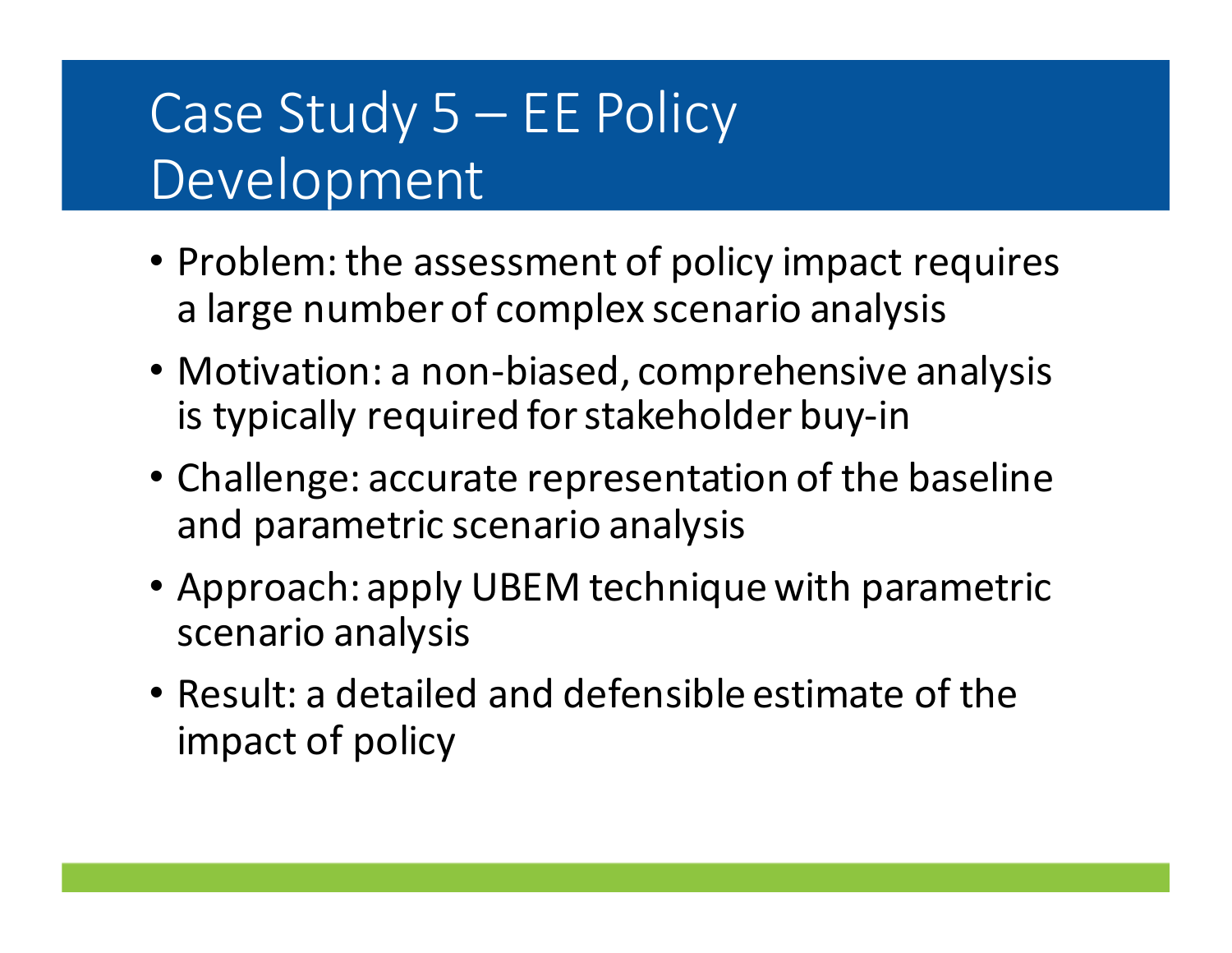### **Conclusions**

- While building energy modeling (BEM) is most widely used for building design, there are several other important applications of BEM
- These include:
- hese i<mark>nclude:</mark><br>• utility integrated resource planning and demand side mig, ucsign, management modeling, design, and implementation support
	- building energy code development /energy efficiency policy development